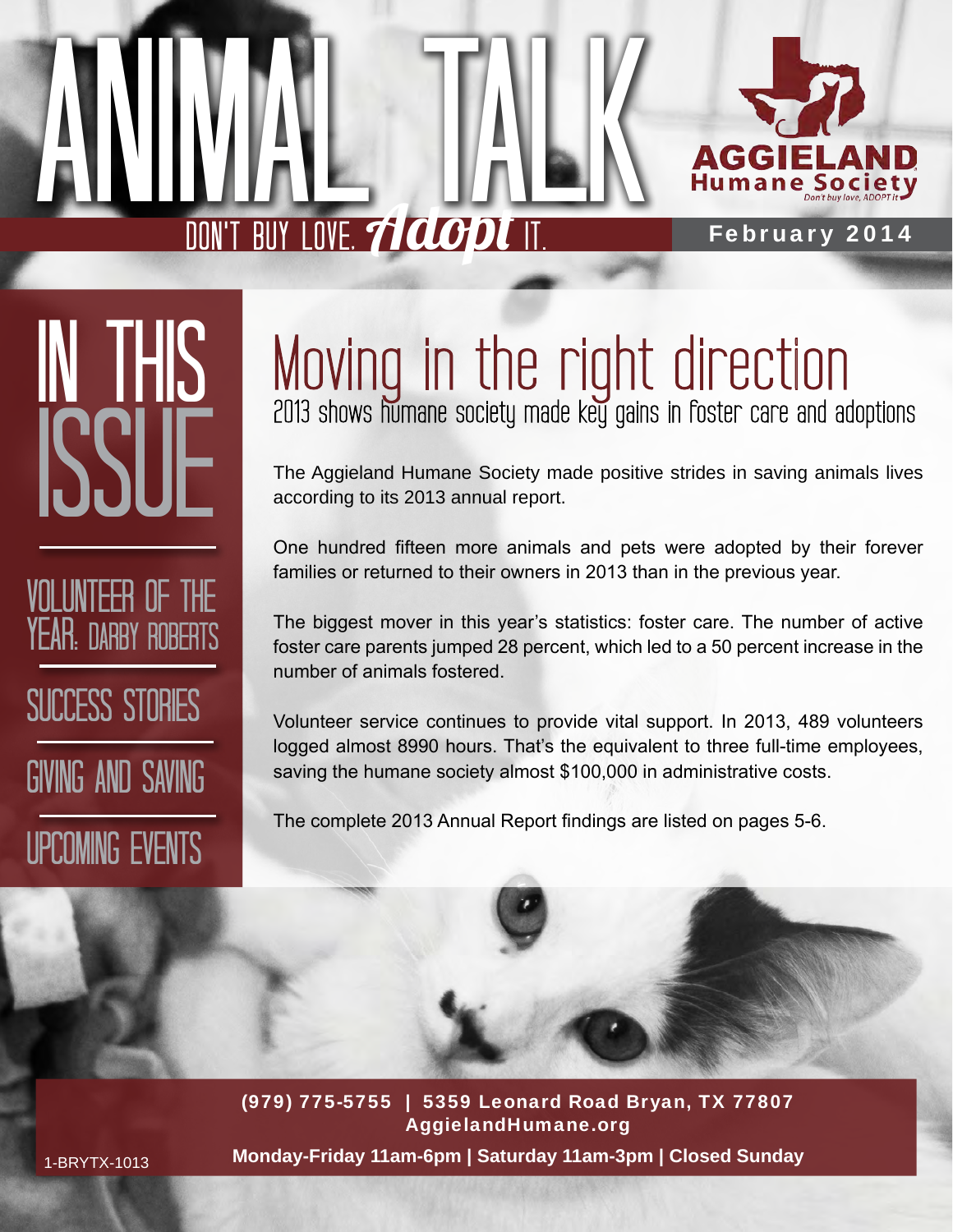#### Board of Directors

President Kris Fraley

Vice President Molly Georgiades

**Secratery** Darby Roberts

**Treasurer** Bob Stawser

Past President Victoria Greene

Board Members Larry Johnson Dr. Betsy Jeter Stephanie Coomes Kit Darling

## Our Mission

- Provides humane shelter, care, and placement for stray and unwanted animals,
- Promotes the human animal bond, and
- Promotes responsible pet ownership to enhance the quality of life for the people and animals in our community.

#### Our Vision

To be a leader among animal welfare organizations in Texas

Tax ID: 74-2150288



## From the Executive Director: **Kathy Bice**



#### Dear Friends,

We shelter and care for thousands of pets each year. Each one has its own story, like Marco, a red tabby "teenage" cat came back to us healthy and happy from his medical rescue in a foster home. He was immediately adopted, and his new family took him home for the holidays!

These stories best explain our mission to serve our community through rescues and adoptions to responsible forever families and through programs that enhance greater public health and safety.

This year we are introducing our Inspiring Tails Tours – onehour sessions visiting our shelter residents and facilities while staff, volunteers, and adopters share their stories, and thus, our story. Our goal is for you to better understand our purpose and role as a vital charity and community resource. To find out more about our Inspiring Tails Tours or to RSVP, call me at 979-775-5755 x103.

Dedicated team members also tell these stories through Aggieland Humane Society's website, Facebook, and monthly emails! "LIKE" us on Facebook today and sign up for email updates at Aggielandhumane.org.

The Aggieland Humane Team is grateful for your friendship and support.

## Kathy Bice

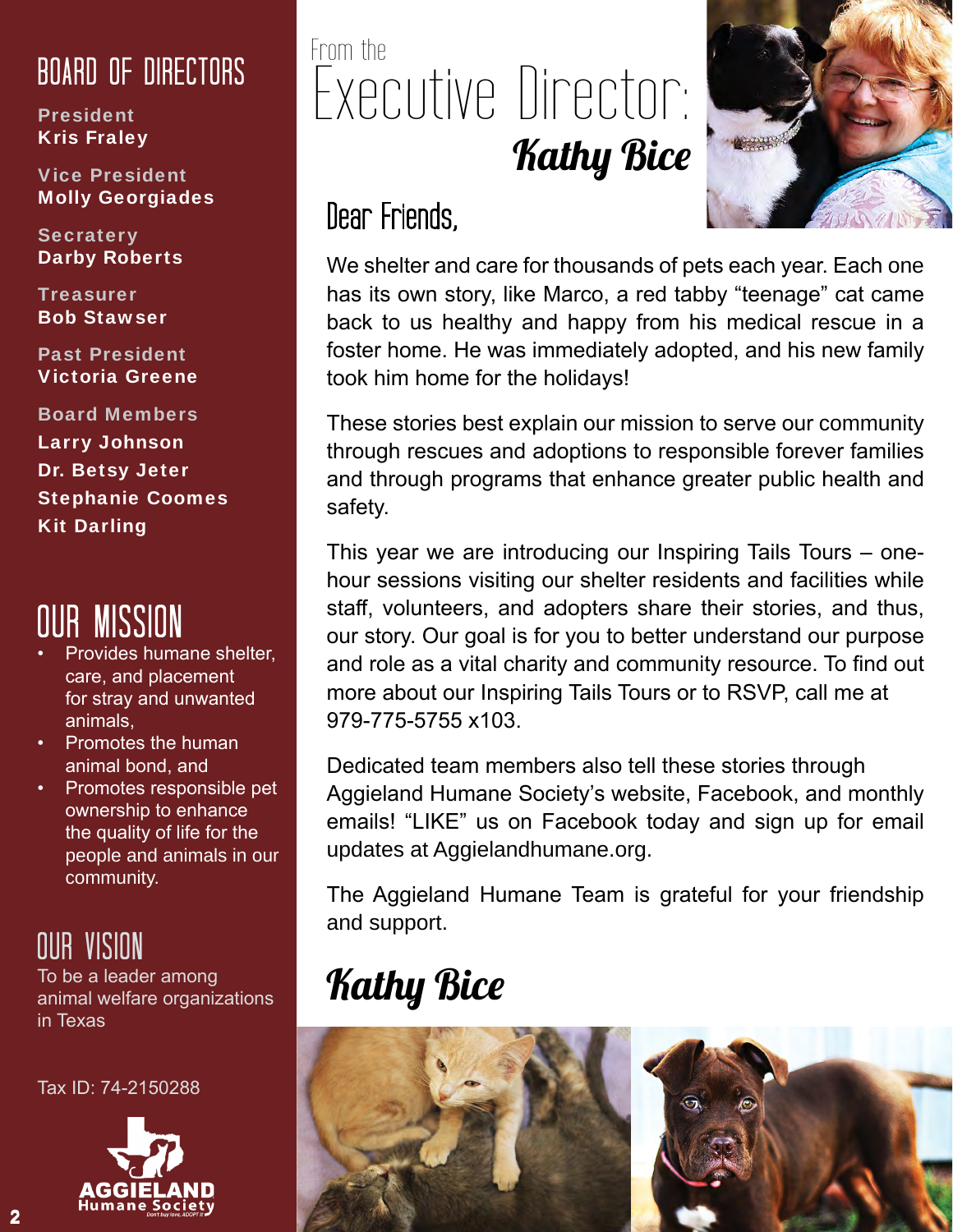## giving and saving tAHOKA & Dillon rESCUE fUNDs



A shelter animal's health is critical to saving lives and finding loving families. For 20 years Jennifer Henderson has underwritten Tahoka's Rescue Fund, a heartworm treatment and adoption support fund started in 1993 in memory of her beloved Samoyed, Tahoka. Henderson also started Dillon's Angel Memorial Fund, which supports medical rescues as well.

The Dillon Memorial fund covers the cost for surgeries and other medical procedures for injured animals, such as Romeo, a young male Chihuahua who came to the shelter with a broken hip. Through Dillon's Fund, we paid for his treatment, nurtured him through recovery then celebrated when he was adopted!

All gifts targeting medical rescues are added to the life saving fund. **It's easy to give online at aggielandhumane.org/donate/medical-rescue-donations/.**

## PIT BULL WELLNESS PACKAGE

Pit bull terriers are rapidly filling animal shelters. Housing and insurance issues with breed specific exclusions and dog aggression in some pit bulls make them difficult to place. To help increase responsible pet ownership and heighten public safety, Aggieland Humane Society is offering a Pit Bull Target Spay/Neuter Program.

Beginning in January the first 25 pit bull owners who micro chip their dog with the humane society (\$25) and apply can have a FREE wellness package that includes a rabies vaccination, Brazos County Pet License, spay/neuter surgery, and heartworm test. Owners have through March to schedule these services for their dogs.

Spayed and neutered animals are less likely to become surplus homless pets or exhibit aggressive behavior, which enhances public safety.



Humane society officials are working with animal control officers to target neighborhoods that need assistance to improve responsible pet ownership.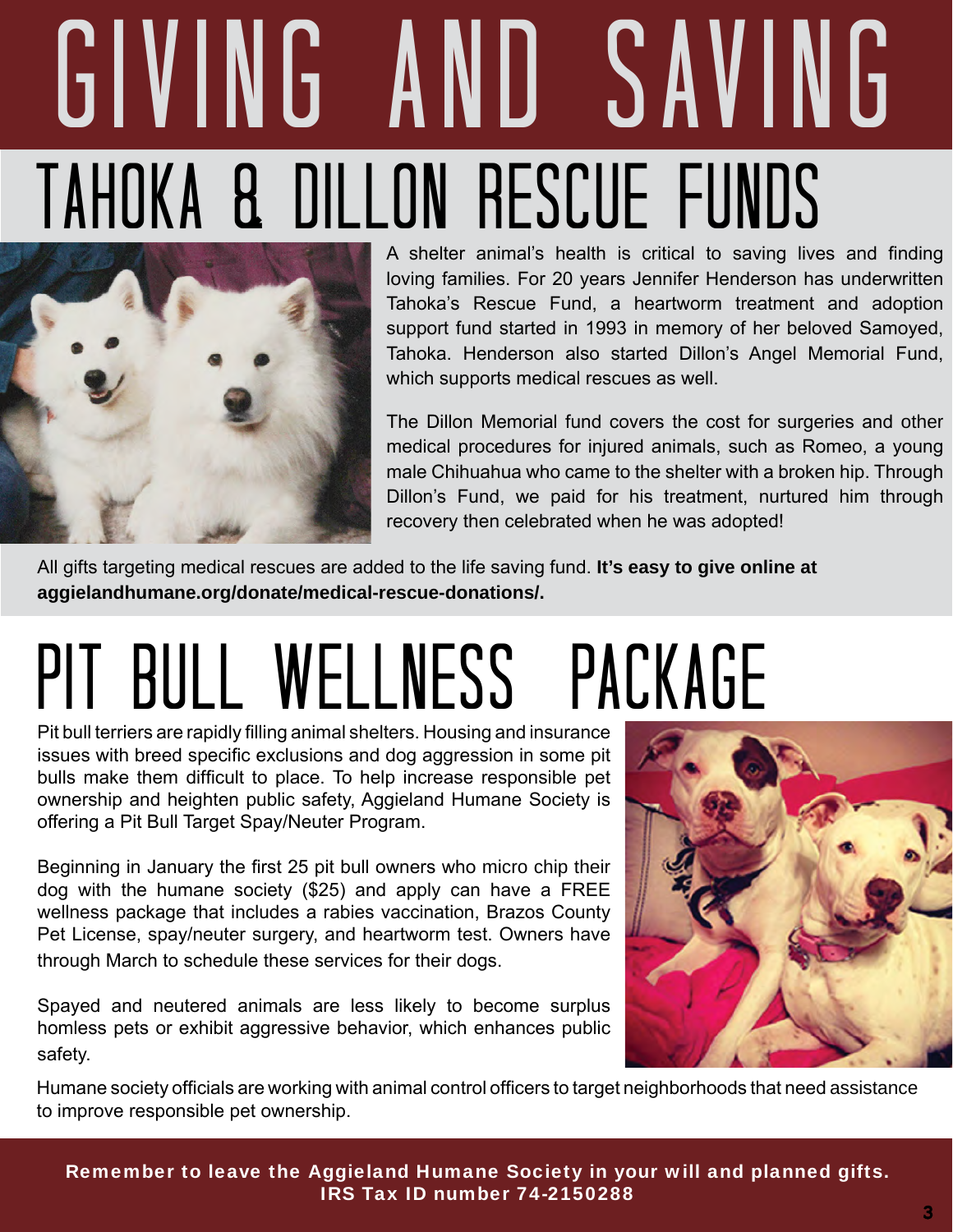### volunteer of the 2013 Year AGGIEL AND **Humane Society**

### Darby Roberts Volunteer of the Year works to create happy endings

If you've visited the Aggieland Humane Society or attended a humane society event, chances are you talked to Darby Roberts. Roberts spends most Saturdays working at the shelter or serving as a counselor at adoption events. A volunteer since 1997, it allows her to blend her passion for serving with her love for animals.

"It's also very different from my day job, so it gives me balance and a different perspective," said Roberts, whose day job is director of Student Life Studies in the Division of Student Affairs at Texas A&M University.



**Darby adopted a Catahoula/cocker spaniel mix puppy from the shelter in 1994. She named her Z. Z. (short for Zig Zag, which was the pattern she liked to sniff in). She lived to 16.5 years and was a two-time cancer survivor.**

Robert's service, which also includes secretary on the humane society Board of Directors, earned her recognition as the 2013 Volunteer of the Year.

She is passionate about improving an animal's chance of finding their forever home.

"It's so important to understand different breeds and needs, so one can match their lifestyle to the right animal. It creates a better chance to a happily ever after story."

Adopt-A-Thon is one her favorite events because so many shelter animals find homes and numerous community organizations unite to help.

"I just love seeing people fall in love with a new family member. I also am so happy to see lost animals get returned to their owners. Lots of my friends have adopted from Aggieland Humane Society so I get to see the animals that have found wonderful homes."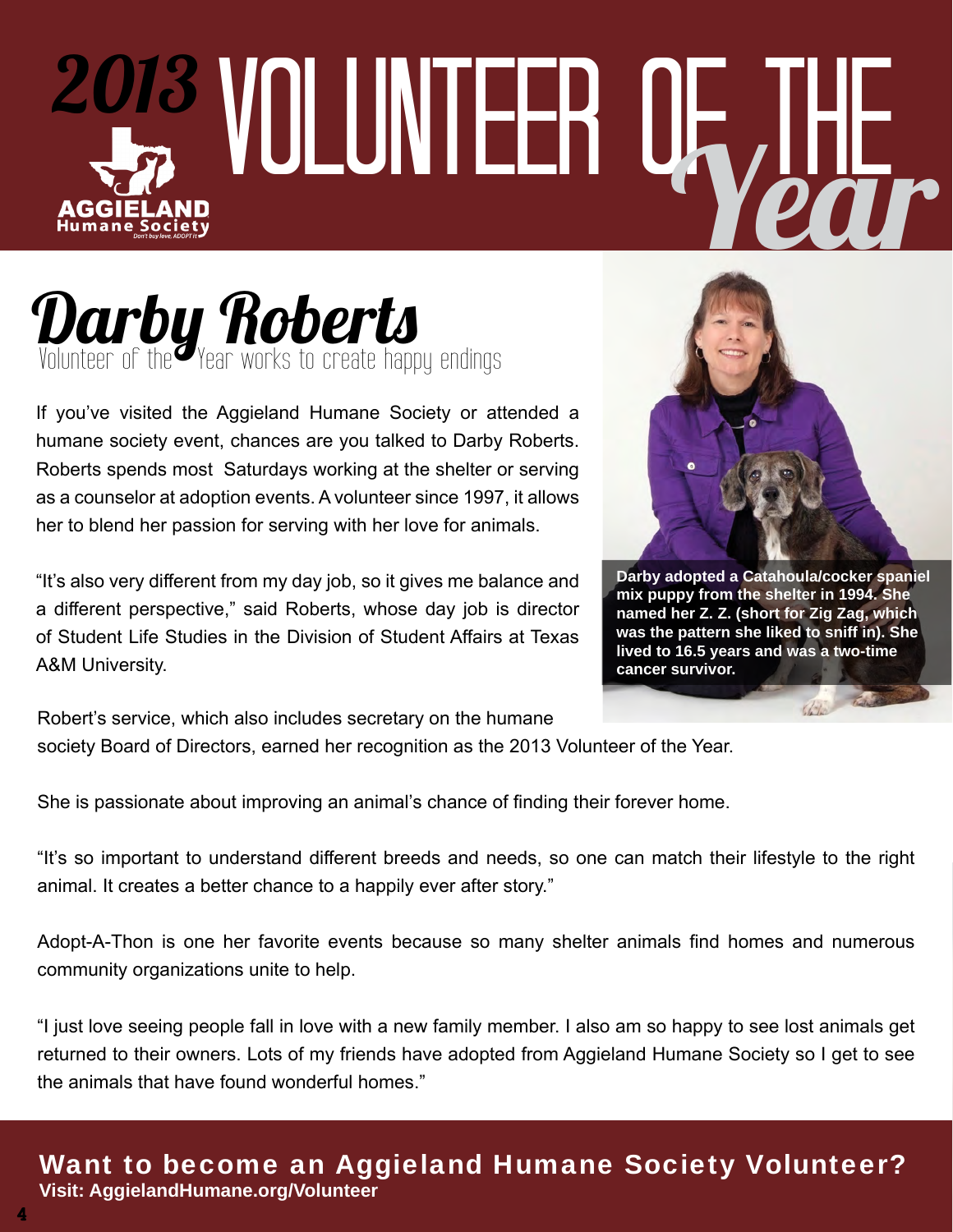# volunteer of the financial report

#### 2013 Financial Report:

We completed our annual audit and are proud to report that we are in sound financial condition. As you can see, we rely on donations, both monetary and in-kind, to do much of our work to help the lost and homeless pets in Aggieland. Because of this strong community support, we are able to accomplish our mission. Our tax return (IRS 990) and the annual audit are available on our Web site: www.aggielandhumane.org/About-Us

#### Public Support Revenue:

Mail campaigns, unsolicited public support, memorial and tribute donations, donations through our Web site, grants from foundations, gifts from estates and life insurance, donor advised funds in the Brazos Valley Community Foundation and two events: Wienerfest and Barkleaders.

#### Program Services Revenue:

Adoption revenue, return to owner fees, surrender fees, microchip and Brazos County tag revenue, the City of College Station and Brazos County shelter fees for services, volunteer orientation fees, and t-shirt and merchandise sales.

#### Other Revenue:

Investment gains, oil and gas revenue, and other.





total Expense \$1,357,426

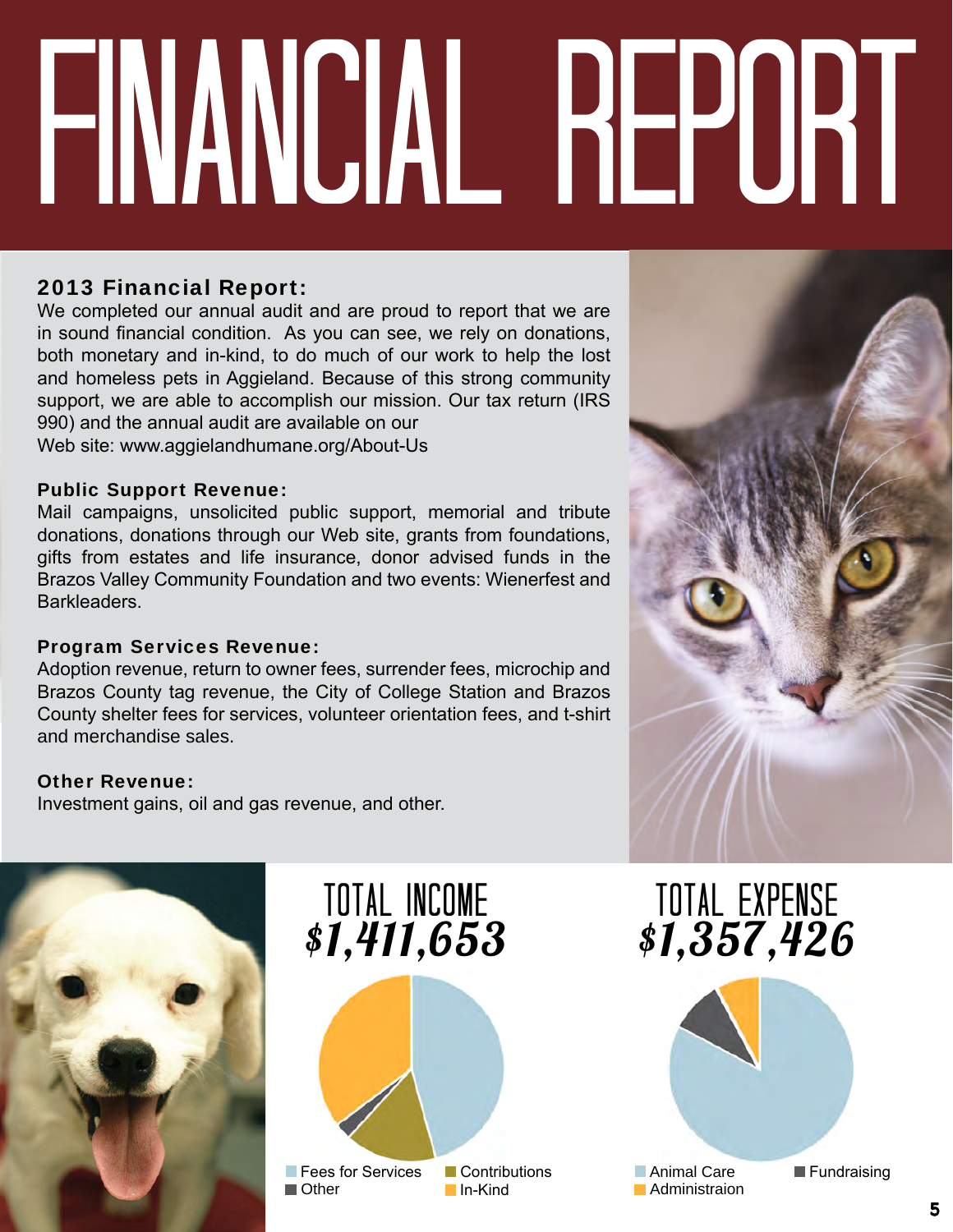## **2013 WIFE 2013 WINKERS** AT A GLANCE

|                          |      |      |    |     | TOTAL |
|--------------------------|------|------|----|-----|-------|
| <b>OWNER SURRENDER</b>   | 176  | 118  | 12 | 0   | 311   |
| PUBLIC DROP OFF/STRAY    | 539  | 416  |    | 2   | 961   |
| ANIMAL CONTROL INTAKE    | 841  | 544  | 22 | 103 | 1510  |
| RETURNED ADOPTION        | 61   | 42   |    | O   | 104   |
| <b>BORN IN AGHS CARE</b> | 53   | 40   | 0  | 0   | 93    |
| TRANSFER IN              |      | 12   | 17 | O   | 25    |
|                          | 1671 | 1172 | 51 | 105 | 2999  |

\*5% Variance in numbers due to information technology issues that have been resolved

## 2013 **DUTGOING**

|                  |      |      |    |    | TOTAL |
|------------------|------|------|----|----|-------|
| <b>ADOPTIONS</b> | 661  | 541  | 41 | 0  | 1243  |
| RETURN TO OWNER  | 406  | 50   |    | 0  | 457   |
| TRANSFER OUT     | 93   | 6    | 8  | 0  | 107   |
| EUTHANIZED       | 455  | 537  | 6  | 88 | 1086  |
| <b>DIED</b>      | 29   | 25   | 0  | 7  | 61    |
| TOTAL            | 1644 | 1159 | 56 | 95 | 2954  |

Our goal is to place every adoptable, healthy, social, pet.

Euthanasia numbers include owner surrender euthanasia requests,rabies testing, dangerous or feral animals, or sick and injured pets without foster homes.

The Aggieland Humane Society does rabies control authority duties for public health and safety of College Station and Brazos County which impacts our numbers.









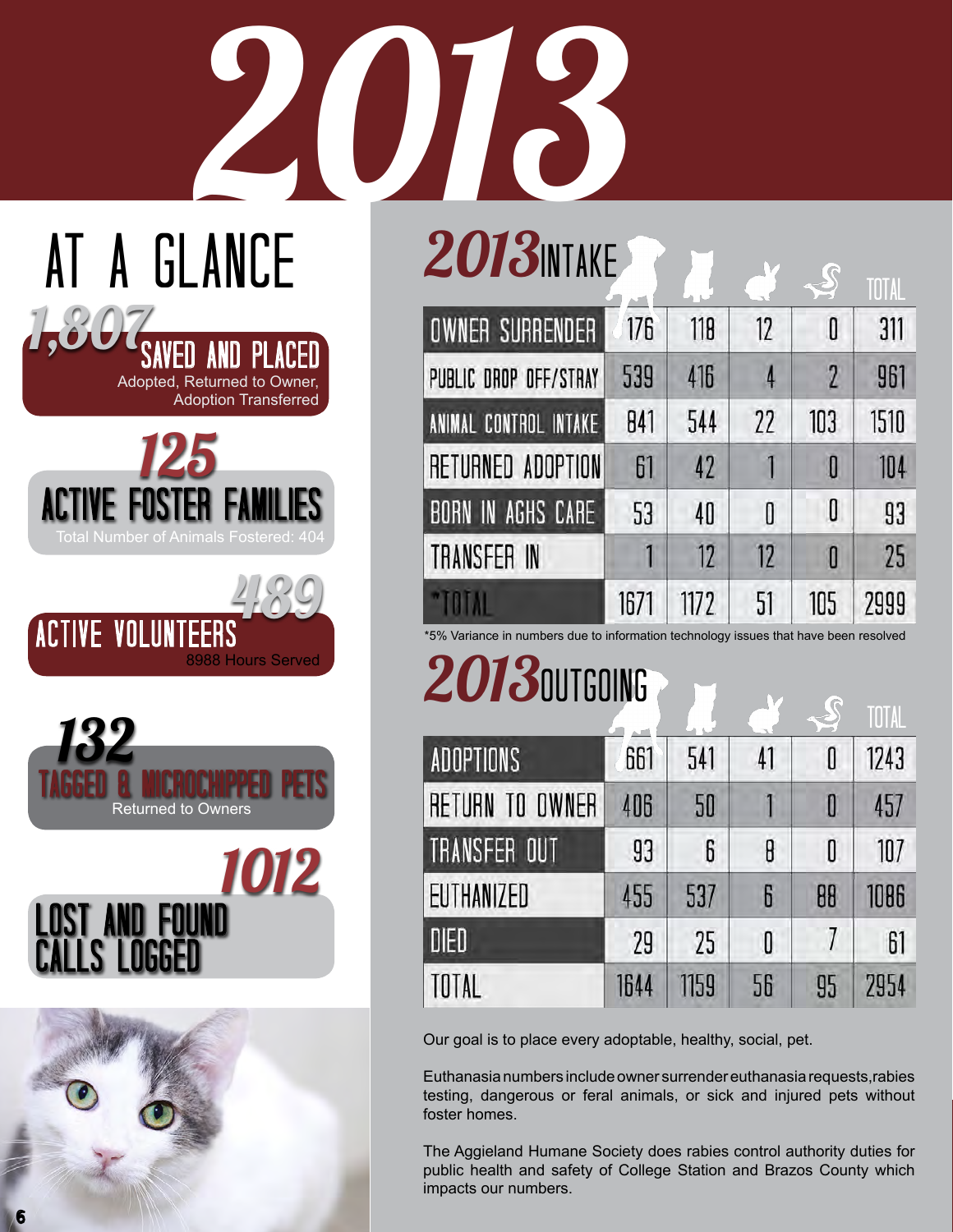# AGGIELAND SUCCESS STORY



## Pajama Party

Sheila Lequerica knows about caring for animals and wanted to be sure her children did too. When then seven-year-old Lilly and younger brother Joe Bob asked for an indoor dog, they had to prove they were responsible by caring for the two outdoor dogs and two barn cats living with the family's 40 horses on a ranch outside of Bryan/College Station. "After that, we decided that her eighth birthday was a good time to get the puppy they had been asking for," said Lequerica.

She didn't have to go far. Neighbors Molly and George Georgiades were fostering a litter of 10 Catahoula/ border collie mix puppies for the Aggieland Humane Society. They are among the 125 foster parents who cared for more than 400 animals in 2013.

When the puppies were old enough to adopt, Sheila took the Lilly and Joe Bob to get "the pick of the litter" they named Annie.

They set up Annie's kennel and assorted dog toys in the playroom with Lily and Joe Bob in sleeping bags on either side of their new puppy. On the second morning, Sheila found Lily, Joe Bob and Annie all snuggled together and fast asleep, inside the kennel! After that, the three became inseparable sleeping companions, whether the kennel, the kids' tent, or their beds!

Annie found her forever home as a foster puppy in Molly and George Georgiades' care. Molly says they have served in this role for the past five years, focusing on medical rescues and female dogs and cats with very young litters.

"As with any foster, it is often the only chance these animals have to get well and grow strong enough to find their forever homes," said Molly.



#### **Tell us about your Aggieland Humane success**

**email: Info@AggielandHumane.org or send us a facebook message Facebook.com/AggielandHumane**